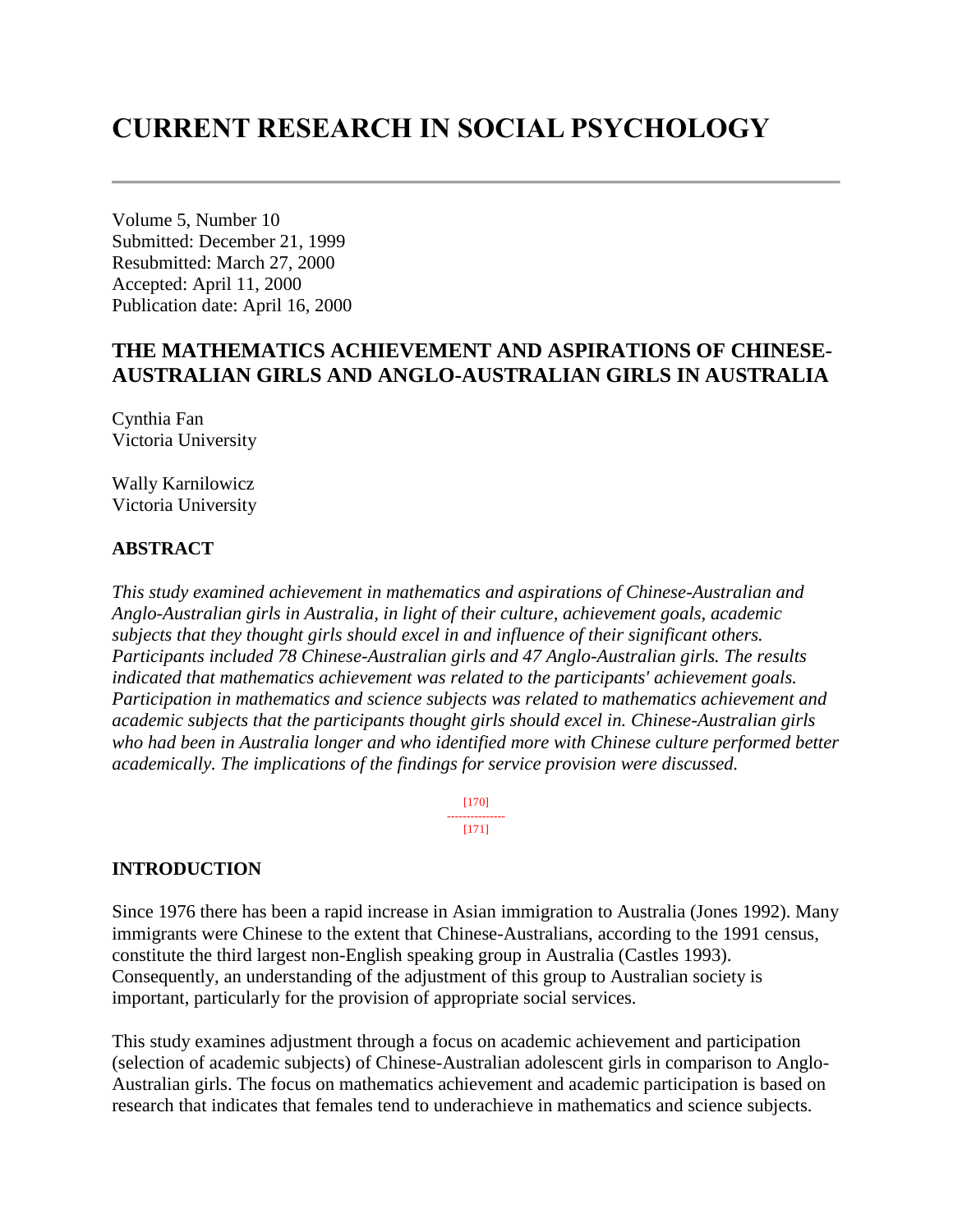Moreover, females tend to be under-represented in these disciplines and have stereotyped choices of academic subjects and careers (e.g. Commonwealth Schools Commission 1987; Poole & Beswick 1989; Stein & Bailey 1973). In contrast, many Chinese students are academically successful and tend to be highly represented in mathematics and science (Chen, Lee & Stevenson 1996; Stevenson & Lee 1996; Sue & Kirk 1972). However, these studies often failed to examine gender differences and provided little insight into whether achievement and participation in mathematics and science is gender specific. Furthermore, these studies were culturally limited since most compared Chinese students with their North American counterparts. The present study examines mathematics achievement and participation of Chinese-Australian and Anglo-Australian girls and explores immigrant adolescent acculturation to the academic practices and attitudes of the host country.

# **Meanings of Success**

According to Maehr's (1984) theory of personal investment, individuals differ in ideas about the nature of successful achievement and their perception of the meaning of success determines behavior and personal investment in various situations. Maehr defined meaning of success within constructs associated with goals, action possibilities and self.

> [171] --------------- [172]

Goals refer to how a person defines situational success and failure (Maehr 1984). Maehr discussed four goal categories consisting of social solidarity, ego, extrinsic rewards and task. Social solidarity goals are associated with gaining social approval. Ego goals are socially competitive and relate to succeeding socially defined standards. Extrinsic rewards are related to earning money, or a prize etc. Task goals are twofold involving embracing a performance situation, where the individual is totally absorbed in the task in the absence of social comparison, and competence motivation. Task goals are also related to learning goals which focus on mastery and competence (Ames 1987).

Task goals are associated with self-actualization. Maslow (1968) and Rogers (1955, 1964) contend that human beings strive positively toward individual capacities and self-actualization refers to the realization of individual potential. In this instance, social comparison is entirely relevant as each person strives toward his or her own potential. In defining success, selfactualization is similar to task success with a lack of social comparison and an emphasis on completing tasks consistent with one's ability or potential. Both concepts also emphasize developing competence, mastery and self-determination. In fact, Maehr (1984) considers that self-actualization may serve to integrate theories of motivation.

With regard to the relationship between academic achievement and meanings of success, individuals who performed well in school endorse task goals more than ego goals (Nicholls 1984). LeMay and Damm (1968) found that self-actualization tendency scores were positively related to academic achievement among American college students. The concept of action possibilities (Maehr 1984) is also relevant to academic achievement. Individuals whose family and culture value academic achievement (Rosenthal & Feldman 1991) are more likely to regard this as an appropriate action possibility.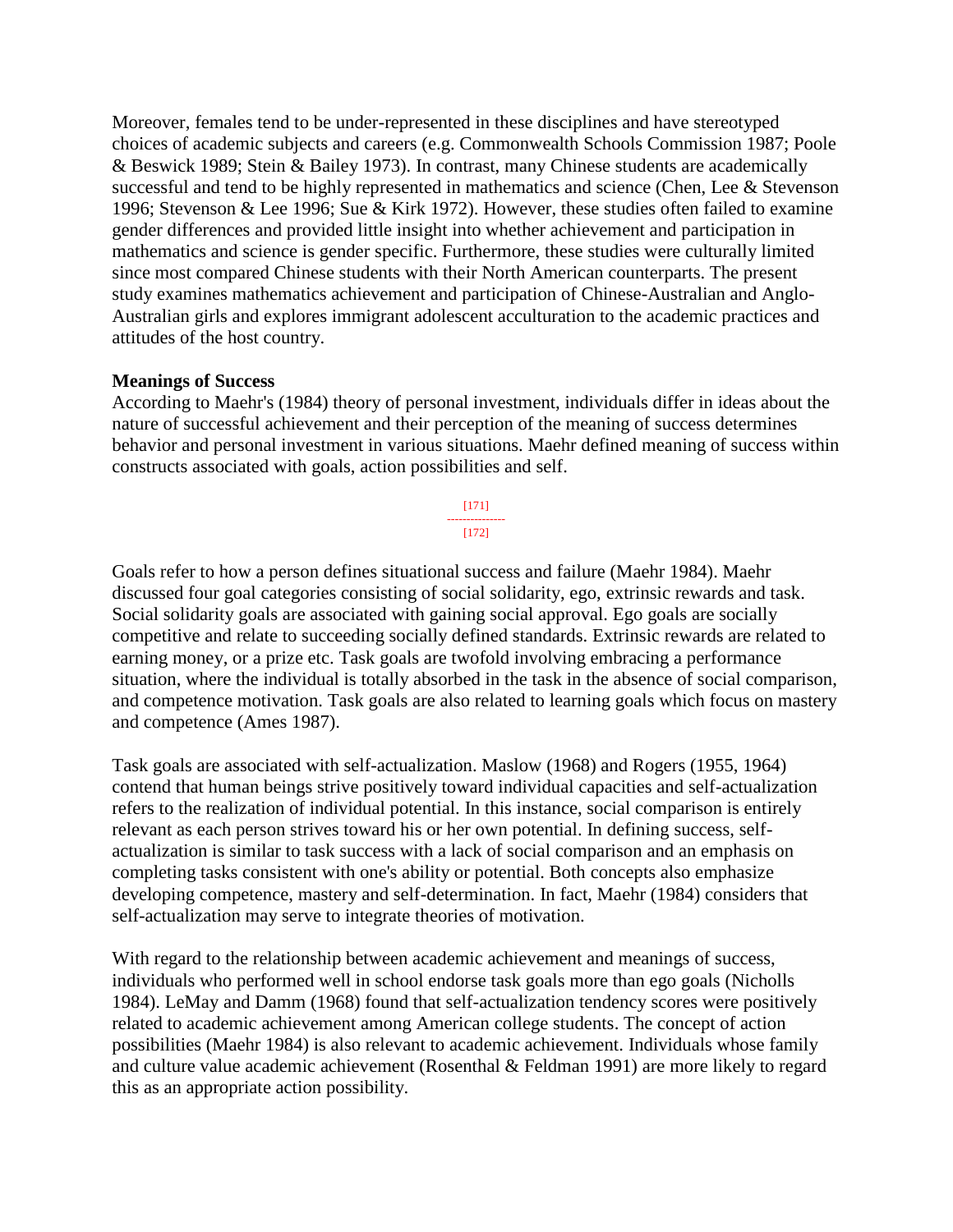Action possibilities refer to the behavioral alternatives or options available in various situations (Maehr 1984) and are influenced by sociocultural norms. Sense of self is regarded as a collection of perceptions, including a sense of competence that entails a subjective judgement of one's ability to perform effectively (Maehr). A sense of competence is likely to influence choices and preferences and is based upon past experiences of success of failure.

#### [172] --------------- [173]

Sense of self, action possibilities and achievement goals are relevant in understanding the relationship between meanings of success and academic participation. A choice of various academic subjects is likely to be influenced by perceived competence in these subjects. In turn, perceived competence is likely to be influenced by past achievement in these areas. Within an academic environment, the choice of subjects is influenced by achievement in the area (e.g. Baldwin 1990; Ainley, Robinson, Harvey-Beavis, Elsworth & Fleming 1994). In relation to action possibilities toward academic participation, the influence of culture and family is important (e.g., Stein & Bailey 1973; Meece, Eccles Parsons, Kaczala, Goff & Futterman 1982). Types of participation and achievement (e.g. achievement and participation in particular subject areas) that the family or cultural group value, promote, reward and facilitate are important in determining action possibilities. The choice of academic subjects is also related to achievement goals or meanings of success. For example, students emphasizing personal achievement (ego goals) and monetary gain (extrinsic rewards) prefer science subjects (Thomas 1990; Ware & Lee 1988). In contrast, arts students prefer social interaction and often regard their degree as an end in itself (Thomas 1990). Social interaction and completing a course as an end in itself are consistent with social solidarity goals and task goals, or self-actualization.

#### **Female Achievement Motivation, Academic Achievement and Academic Participation**

In their conceptualization of female achievement motivation, Parsons and Goff (1978) argued that traditional achievement motivation models do not fully define female achievement because they neglect the communal perspective of achievement. Parsons and Goff distinguished agentic success and communion success as forms of achievement. Agentic success is related to social comparison and or social competitiveness (Berglas 1986) and material possessions whereas communion success represents "the desire to be at one with others and to gain rewards through one's interaction with others" (Parsons & Goff 1978, p.94). Women are more likely to endorse communion success or achievement than agentic success or achievement (Parsons & Goff). Social solidarity achievement goals are similar to communion success and ego achievement goals and extrinsic rewards are related to agentic success.

> [173] --------------- [174]

Meece et al (1982) developed a model of academic choice to explain female achievement and participation in mathematics and science. In this model, students' achievement and participation are influenced by their perception of their sense of competence, achievement goals and task characteristics. These perceptions are in turn influenced by students' perception of their significant socializers' behavior and values. Females have a lower self-perception of their ability in mathematics and these are often sustained by the attitudes of their socializers (Meece et al.). In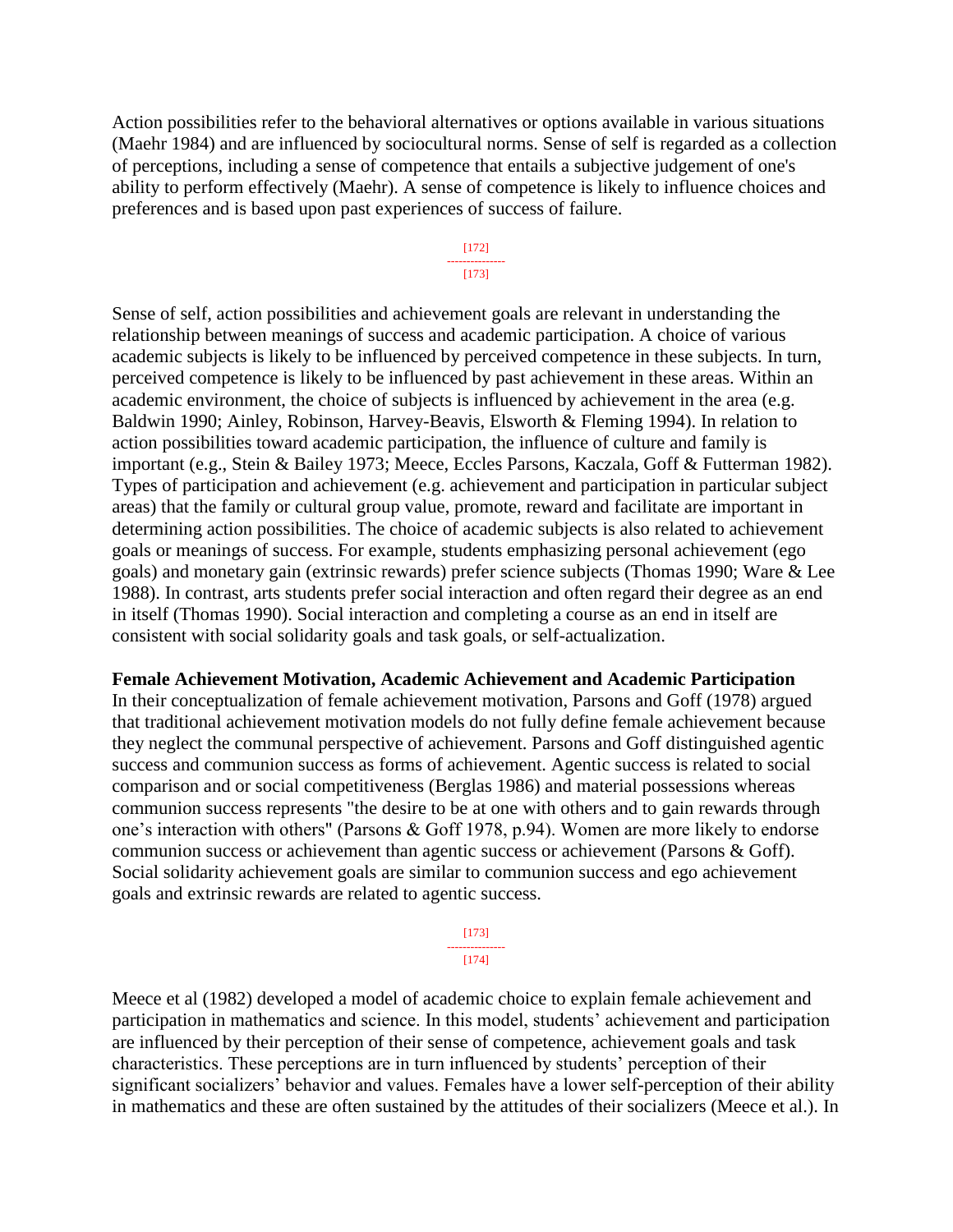addition, while females often value communion success (Parson & Goff), mathematics and science subjects are perceived as masculine and related to objects rather than people (Meece et al; Yates 1993; Kelly 1987). Consequently, females under-participate in mathematics and science subjects. Self perception and perception of mathematics and science and meanings of success are also related to sense of competence, action possibilities and achievement goals in Maehr's (1984) theory of achievement motivation.

# **Cultural Issues**

Meanings of success, achievement motivation and goals are affected by the wider sociocultural context in which people live (Maehr & Braskamp 1986). While there is a cross-culturally generalizable achievement factor stressing work, knowledge and freedom (Fyans, Maehr, Salili & Desai 1983), there is also cultural variation in the emphasis on family, femininity, competition and championship (Maehr & Braskamp 1986). Success also has been found to have different meanings in different cultures (Maehr & Nicholls 1980). In this study, the possible cultural differences in meanings of success will be explored.

The relationships among the variables are presented in Figure 1.

# **Figure 1. Proposed Model on Academic Achievement and Participation**



# **Other Influences**

In the above discussion, mathematics achievement and participation of high school students are related to meanings of success or achievement goals and sense of competence. In relation to immigrant students, mathematics achievement may also be influenced by various factors such as their length of residence in the host country, their reasons for migration (e.g. whether they were migrants or refugees) or their ethnic identification (Berry 1997). Indeed, length of residence in the host country tends to be positively related to academic achievement (Luckey & Jupp 1990). In addition, Chinese students from migrant backgrounds, in comparison to those from refugee backgrounds, are more academically successful (Chan 1987). This may be due to the disruption in education of refugees during the escape or time spent in in refugee camps. Furthermore, Chinese students who retained more Chinese cultural values achieved better academic results than those who retained fewer Chinese values (Chan 1987).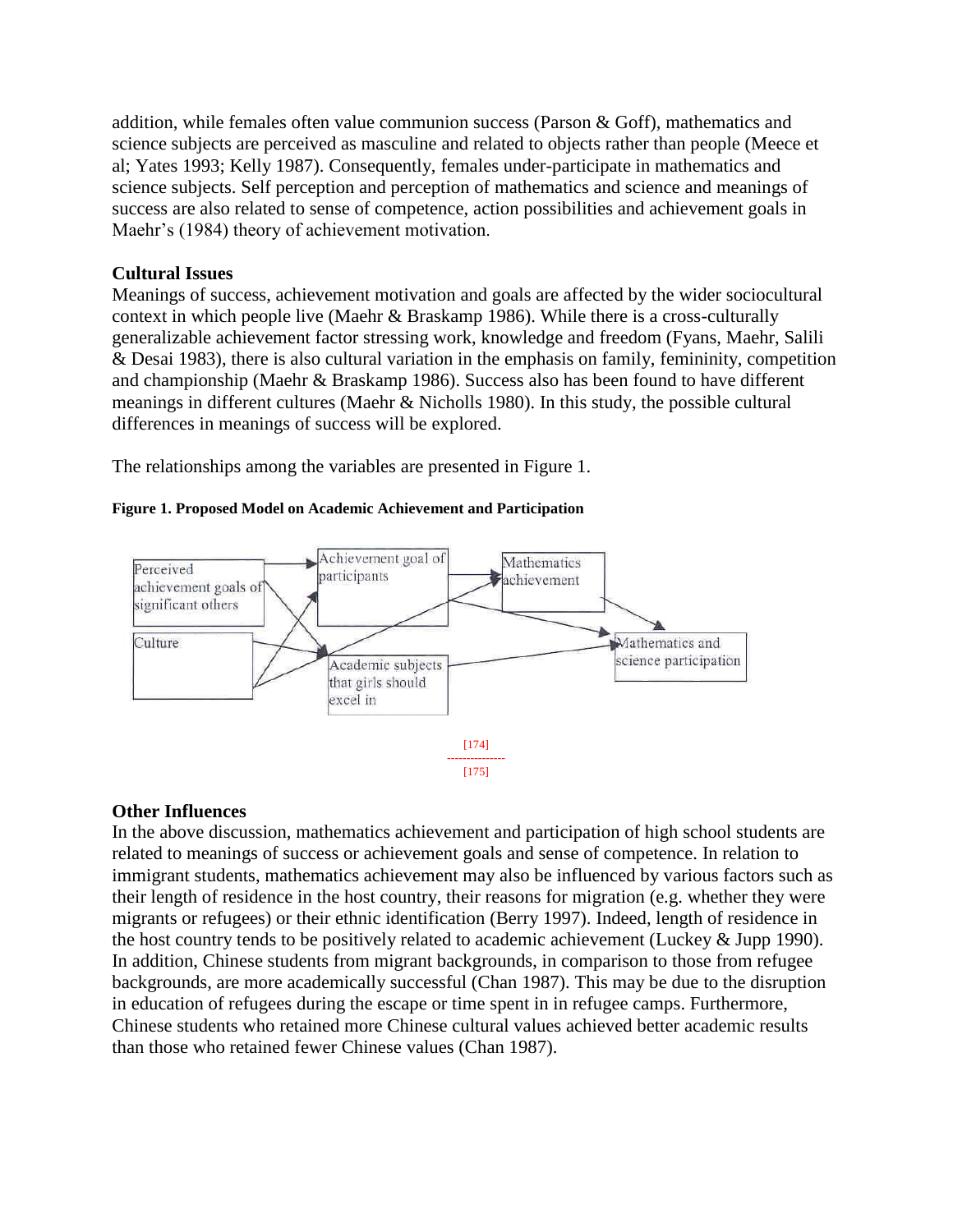The aims of this study are threefold. First, to examine the relationship between achievement motivation, mathematics achievement and participation of a group of Chinese-Australian girls and Anglo-Australian girls. Second, to investigate whether Chinese-Australian girls differ from Anglo-Australians girls in achievement motivation, mathematics achievement and participation**.** Third, to investigate whether mathematics achievement and participation of Chinese-Australia girls are related to their length of residence in Australia, their reasons for migration and their ethnic identification. Following Maehr's (1984) notion that self-actualization could be the integrating concept in theories of motivation, the focus is on self-actualization as an achievement goal and its relationship with mathematics achievement and participation.

# **METHOD**

### **Participants**

Participants were 78 Chinese-Australian and 47 Anglo-Australian girls living in Melbourne, Australia. Language spoken at home (a Chinese dialect) was used as the defining criterion for selection of Chinese-Australian girls as language is regarded as an important aspect of culture (Berry 1997). Country of origin was not used as the defining criterion as Chinese immigrants came

> [175] --------------- [176]

to Australia from many different countries (Kee 1988). Anglo-Australian girls were born in Australia or an English-speaking country and English was the only language used at home. The mean age of the participants was  $14.5$  years (s.d.  $= 1.6$ ). Chinese-Australian girls were older (mean  $= 14.9$ , s.d.  $= 1.8$ ) than the Anglo-Australian girls (mean  $= 13.9$ , s.d.  $= 1.0$ ). The majority (66.4%, n=83) of participants attended state co-educational secondary colleges while others attended state girls secondary colleges, Catholic girls colleges and independent schools. The schools were selected on the basis of number of Chinese students enrolled. Schools with at least 40 Chinese students enrolled (20 for single-sex schools) were selected.

Chinese-Australian girls came from various countries including China ( $n = 9$ ), Hong Kong ( $n =$ 14), Malaysia (n = 9), Taiwan (n = 7), Timor (n = 5), Vietnam (n = 21) and others (n = 9) while four were born in Australia. Participants from Hong Kong, Taiwan, China, Singapore and Malaysia generally came to Australia as migrants while those from Vietnam, Cambodia and Timor came as refugees or for humanitarian reasons (Kee 1988).

### **Materials**

Data was gathered by a largely closed format questionnaire, written in English, since all participants were studying in schools where English was the medium of instruction. Furthermore, the questionnaire was examined by school authorities and was regarded as appropriate for the students. The questionnaire sought information in the following areas:

# *Culture and Auspices of Immigration*<sup>1</sup>

Participants were requested to indicate the language spoken at home, their own and their parents' places of birth. As discussed above, culture was determined in terms of places of birth of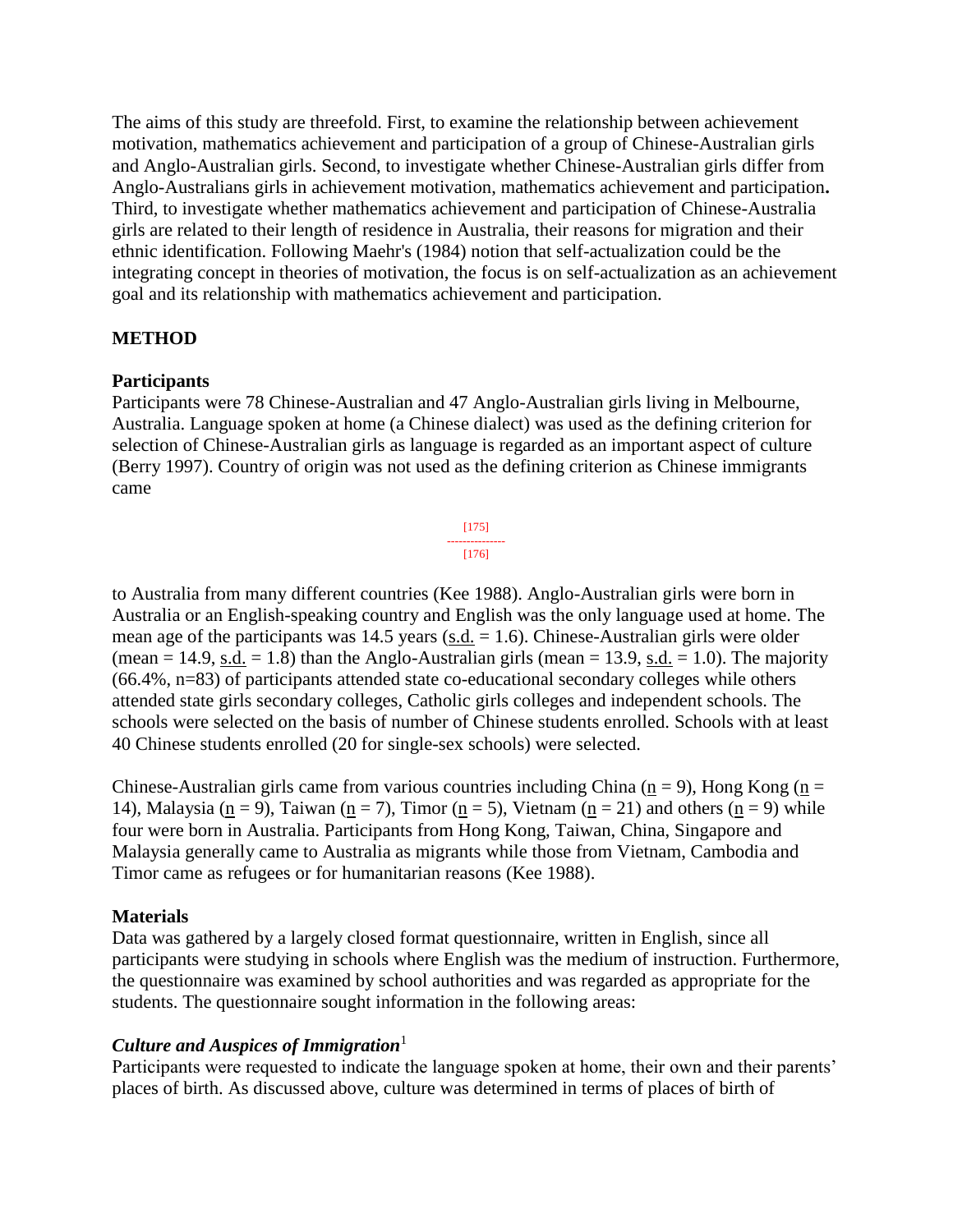participants and language spoken at home. According to Kee (1988), Chinese in Australia could be broadly and roughly divided into two groups. These groups include those who came as migrants (usually born in China, Hong Kong, Taiwan, Singapore and Malaysia) and those who came as refugees or for humanitarian reasons (usually born in Vietnam and East Timor).

#### [176] --------------- [177]

#### *Meanings of Success of Parents, Teachers, Classmates and Participants*

Following Maehr's (1984) conception of achievement goals as meanings or definitions of success and Maehr and Nicholls' (1980) suggestions that achievement goals should be measured using simple and direct questions, participants were asked to define success themselves. Participants were requested to list their meanings of success (at the time of the study and at the age of 25) and that of their socializers, (i.e., parents, teachers and classmates) via five open-ended questions. The decision to determine participants' perception of the opinions of their significant socializers (parents, teachers and classmates) was based upon adolescent perceptions of their parents' aspirations for their children being strongly associated with their own aspirations (Majoribanks 1984). Responses were grouped into five categories by a group of 9 assessors (3 Australians and 6 Chinese people with backgrounds in education or psychology). A 5-point scale with 25 items corresponding to each of these five categories was developed and four judges rated the responses of participants (written answers to the open-ended questions) on this scale. The inter-rater reliability was above .7 for the majority of items. The five categories were matched by a group of 40 psychology students to see which corresponded with a meaning of success in terms of selfactualization. Single sample chi-square analysis was used to determine whether a significant majority of the judges deemed a particular meaning of success category as corresponding to selfactualization and the results were significant. The details of the construction of the scales and the matching procedures are reported in Fan and Karnilowicz (1997).

Since the categories representing self-actualization, ego goals and extrinsic rewards represent the traditional achievement goals in theories of achievement motivation, emphasizing personal and individual success (Maehr & Nicholls 1980), they were grouped together for the meanings or definitions of success of parents, teachers and peers. The raw scores of items in these categories were summed to form a new variable named "perceived achievement goals of significant others". A high score indicated that significant others defined success more in terms of personal and individual success. For the participants' meanings or definitions of success, the raw scores of items under the category representing self-actualization were summed to form the variable "achievement goal of participants". A high score indicated that the participant defined success more in terms of self-actualization.

> [177] --------------- [178]

#### *Mathematics Achievement*

Mathematics achievement was measured by grades awarded in mathematics, based on a separate questionnaire completed by the participants' teachers. All participants' teachers supplied the information. Teachers' rating of student achievement was found to be consistent with actual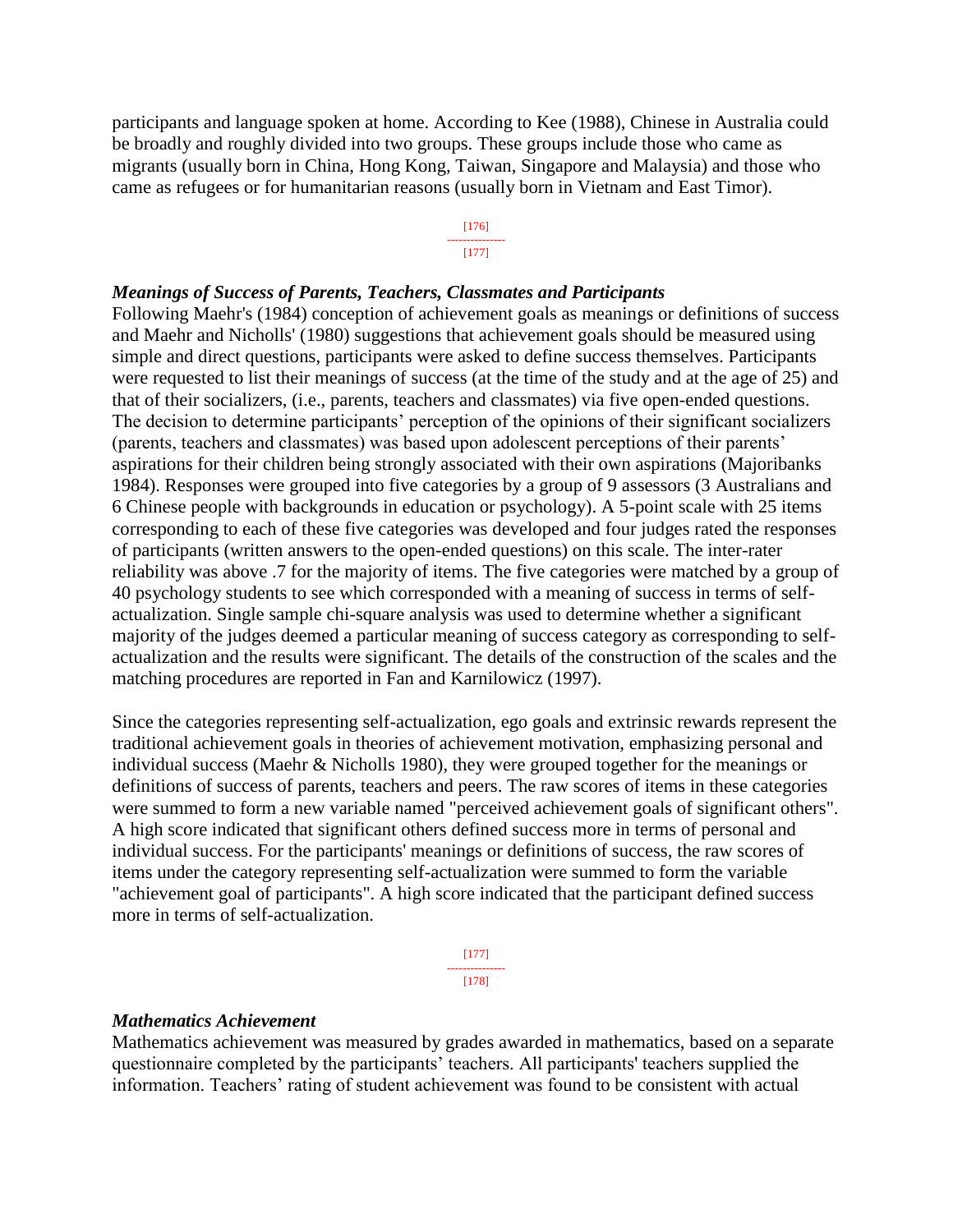student achievement as measured on achievement tests (Leder 1989). Due to constraints on time, results from achievement tests were not used.

# *Mathematics and Science Participation*

This was determined by the number of academic subjects in mathematics and physical science areas (e.g., mathematics, physics, chemistry) that the participants planned or intended to choose for their future Victoria Certificate of Education (VCE) course, the final year course in the secondary education system in Victoria, Australia.

# *Academic Subjects That Girls Should Excel In*

To measure participants' opinions of academic subjects suitable for girls or feminine in nature, participants were requested to list academic subjects that girls should excel in via an open-ended question. Due to the theoretical interest in girls' participation in and perception of science subjects, the number of academic subjects in the physical science areas (e.g. physics, mathematics, chemistry) was tabulated and used as the measurement of academic subjects that girls should excel in.

# *Demographic Information*

Length of residence in Australia was ascertained by open-ended questions. Socioeconomic status was determined by father's occupation, as measured on the ANU2 Scale (Broom, Duncan- Jones, Jones & McDonnell 1973). Chinese identification was measured by means of a single ordinal item with four alternatives (3 - Chinese; 2 - mostly Chinese, a little Australian; 1 - mostly Australian, a little Chinese; 0 - Australian). A high score indicated high Chinese identification.

# **Procedures**

The participants completed the questionnaires in group sessions organized within the participating schools. The principal author who also answered queries in relation to the questionnaire supervised each session. Prior to the administration of questionnaires, parental consent was obtained via school administrators.

> [178] --------------- [179]

# **RESULTS**

The means and standard deviations of responses by participants on various variables are shown in Table 1.

|  |  | Table 1. Means and Standard Deviations of the Participants on Various Variables |  |  |  |
|--|--|---------------------------------------------------------------------------------|--|--|--|
|  |  |                                                                                 |  |  |  |

| <b>All Participants</b>                                      |          | Anglo-Australian   | <b>Chinese-Australian</b> | <b>Significance</b> |  |
|--------------------------------------------------------------|----------|--------------------|---------------------------|---------------------|--|
| Mean (SD)                                                    |          | Girls ( $n = 47$ ) | Girls ( $n = 78$ )        |                     |  |
| <b>Variables</b>                                             |          | Mean (SD)          | Mean (SD)                 |                     |  |
| Achievement goal of<br>participants (self-<br>actualization) | 2.7(1.1) | 2.9(1.2)           | 2.6(1.1)                  | N.S.                |  |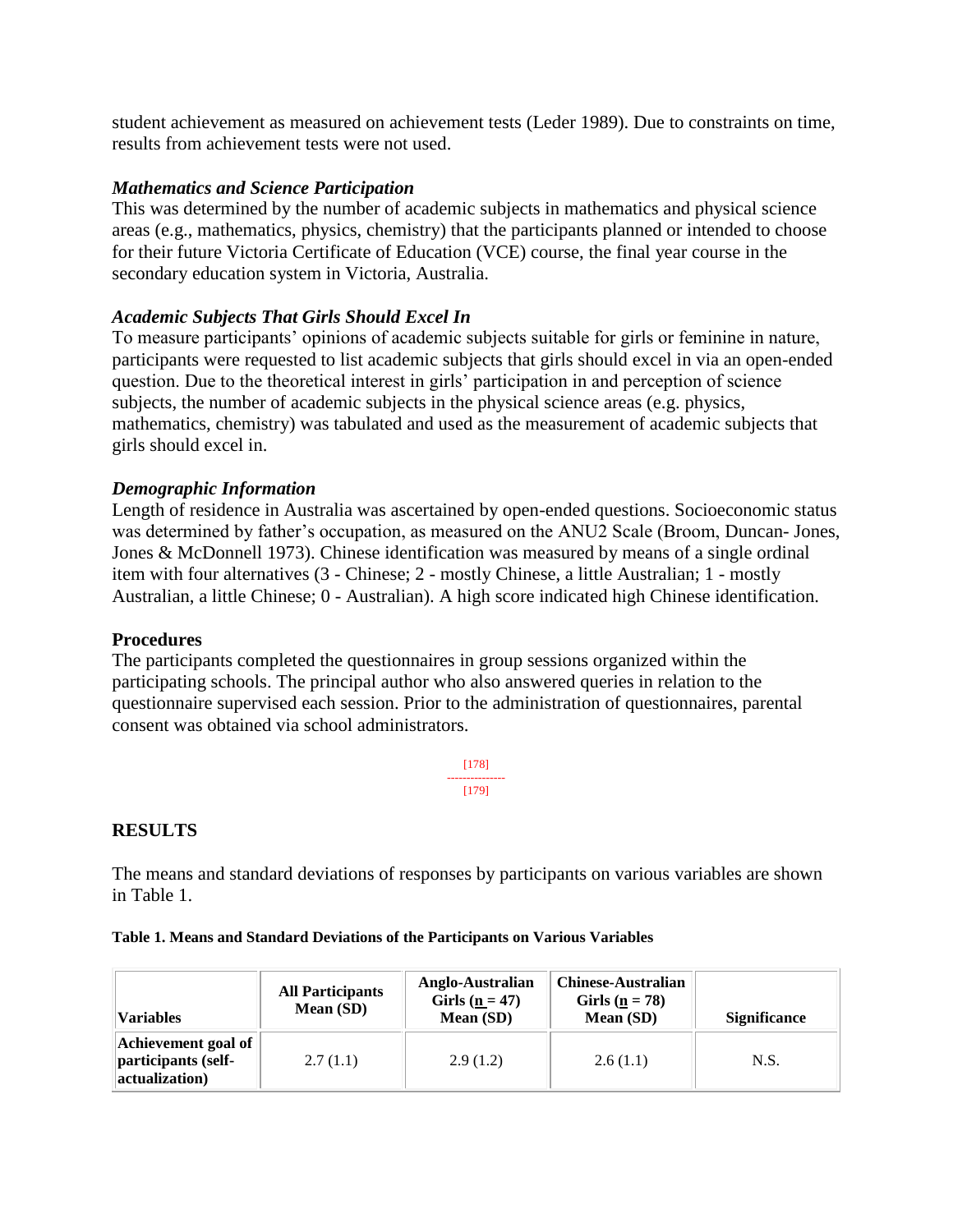| <b>Perceived</b><br>achievement goals of<br>significant others<br>(personal and<br>individual success) | 15.2(3.6) | 16.1(3.2) | 14.7(3.7) | .024 |
|--------------------------------------------------------------------------------------------------------|-----------|-----------|-----------|------|
| <b>Mathematics and</b><br>science participation                                                        | 1.8(1.1)  | 1.7(1.1)  | 1.9(1.0)  | N.S. |
| <b>Academic subjects</b><br>girls should excel in                                                      | 1.5(1.0)  | 1.4(1.1)  | 1.6(.9)   | N.S. |
| <b>Mathematics</b><br>achievement                                                                      | 3.8(1.3)  | 3.4(1.3)  | 4.0(1.2)  | .015 |

Path analysis was used to test whether the data was consistent with the model as presented in Figure 1. The endogenous variables were achievement goal of participants (self-actualization), academic subjects that girls should excel in, mathematics achievement and mathematics and science participation. The exogenous variables were culture and perceived achievement goals of significant others (personal and individual success). Box's M test for homogeneity of dispersion matrices produced  $F_{15, 37906} = 74$ , p > .05, confirming homogeneity of variance-covariance matrices. Length of residence in Australia ( $r = .74$ ,  $p < .001$ ) and Chinese identification ( $r = .84$ , p < .001) correlated highly with culture and they were excluded from the path analysis due to problems of multicollinearity.<sup>2</sup> The results are shown in Figure 2.

#### [179] --------------- [180]

**Figure 2. Diagram Showing the Relationship among Variables**



Achievement goals of participants was related to perceived achievement goals of significant others ( $\beta = .26$ ,  $p < .05$ ). Girls whose significant others defined achievement or success more in terms of personal and individual success defined achievement or success more in terms of selfactualization than girls whose significant others defined achievement or success less in terms of personal and individual success. Academic subjects that girls should excel in was also related to perceived achievement goals of significant others ( $\beta = .20$ ,  $p < .05$ ). Girls whose significant others defined achievement or success more in terms of personal and individual success listed more science subjects as subjects that girls should excel in, compared to girls whose significant others defined success or achievement less in terms of individual and personal success.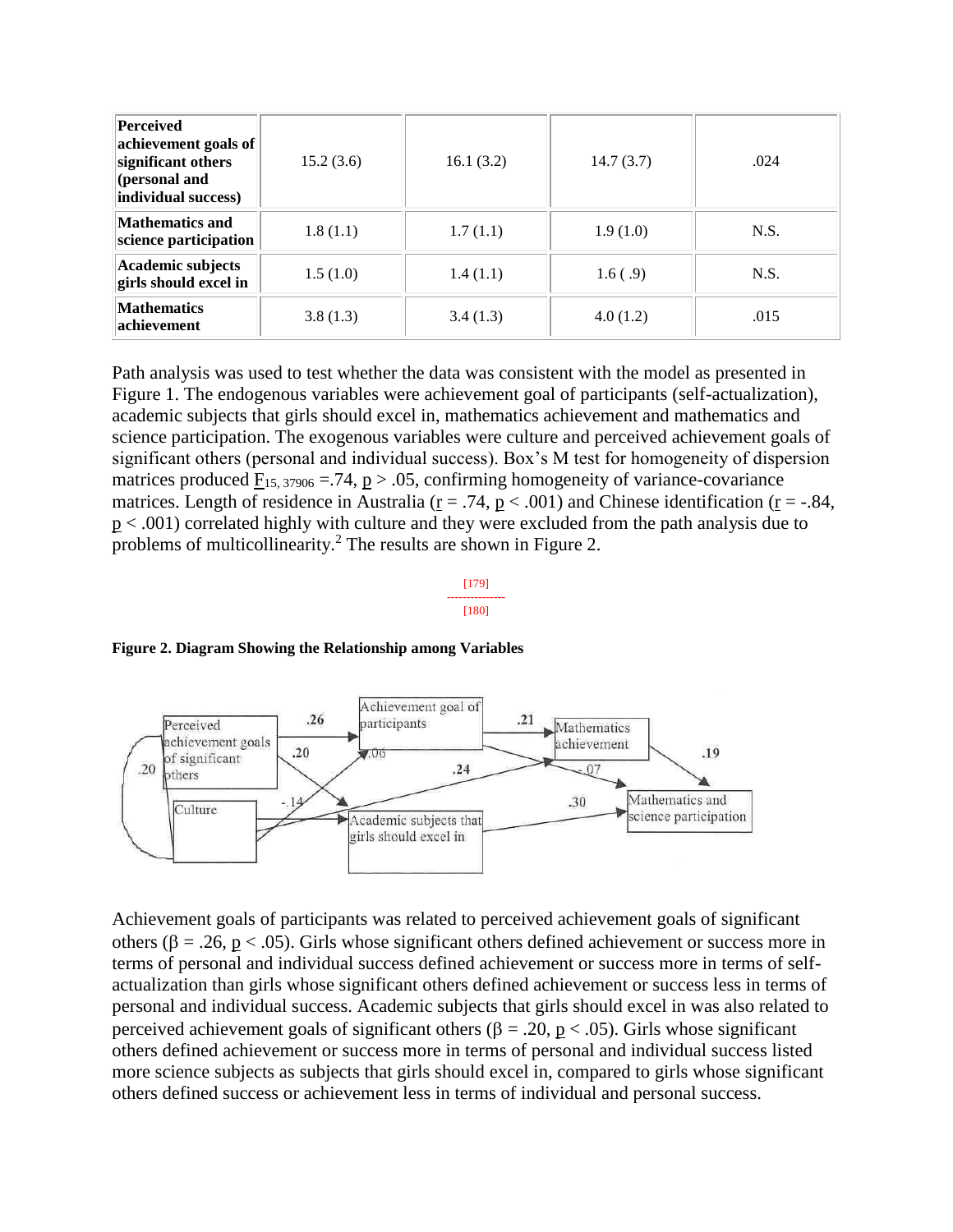Mathematics achievement was related to achievement goal of participants ( $\beta = .21$ ,  $p < .05$ ) and culture ( $\beta = .24$ ,  $p < .05$ ). Girls who defined achievement or success more in terms of selfactualization achieved better results in mathematics than those who defined achievement or success less in terms of self-actualization. Chinese-Australian girls performed better in mathematics than Anglo-Australian girls. Mathematics and science participation was related to mathematics achievement ( $\beta = .19$ ,  $p < .05$ ) and academic subjects that girls should excel in ( $\beta =$ .30,  $p < .05$ ). Girls who achieved better results in mathematics selected more science subjects than those who did not perform as well. Girls who listed more science subjects as subjects that girls should excel in chose more science subjects than those listing fewer subjects.

> [180] --------------- [181]

The amount of variance explained, and the various goodness of fit indices of the theoretical model and the data are shown in Table 2.

While the above model is central to the thesis of this study, there is also the possibility of competing or alternative path models. For example, an alternative model may fix the path between culture and mathematics achievement. The rationale for fixing this path is that cultural differences in mathematics achievement may be due to cultural differences in achievement goals. The amount of variance explained and the goodness of fit indices of this alternative model is presented in Table 2.

|                                                                                                                          | <b>Proposed Model</b> | <b>Alternative Model</b> |
|--------------------------------------------------------------------------------------------------------------------------|-----------------------|--------------------------|
| Squared multiple correlation for<br>structural equations for definition<br>of success (self-actualization)               | .079                  | .069                     |
| Squared multiple correlation for<br>structural equations for number of<br>science subjects that girls should<br>excel in | .048                  | .011                     |
| Squared multiple correlation for<br>structural equations for<br>mathematics achievement                                  | .091                  | .062                     |
| Squared multiple correlation for<br>structural equations for choice of<br>science subjects                               | .126                  | .080                     |
| <b>Total coefficient of determination</b><br>for structural equation                                                     | .174                  | .079                     |
| Chi square $(d.f. = 5)$                                                                                                  | .70<br>$(p=.98)$      | 13.80<br>$(p=.055)$      |
| Adjusted goodness of fit                                                                                                 | .99                   | .92                      |
| Root mean square residual                                                                                                | .023                  | .067                     |

| Table 2. Amount of Variance Explained and Goodness of Fit Indices |  |  |  |
|-------------------------------------------------------------------|--|--|--|
|                                                                   |  |  |  |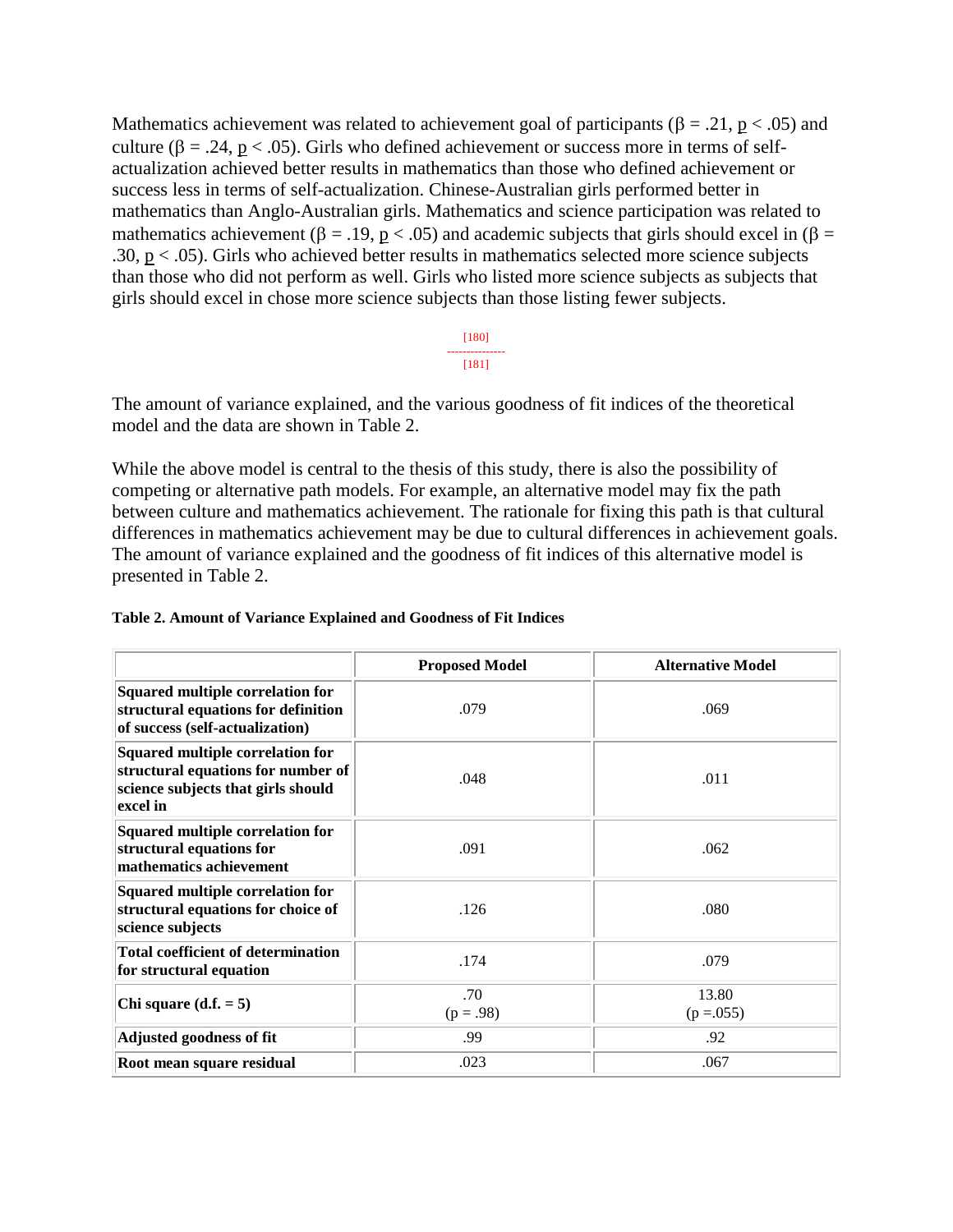[182]

The various indices of goodness of fit indicated that the overall fit of the original proposed model (the model as shown in Figure 1) was good and the data was consistent with the model. On the other hand, the squared multiple correlation for structural equations (a measure of the strength of relationship between variables) and the total coefficient of determination for structural equations (a measure of the strength of several relationship together) were not very high. This suggested the need to include additional variables to further explain the variance in the model. For example, intelligence may have been considered a legitimate variable; however the practical difficulties associated with the administration of an intelligence test did not allow for its inclusion. Furthermore, type of school or age of the participants might be other factors. However, school type did not differ significantly in terms of the perceived achievement goals of significant others, achievement goal of participants, academic subjects that girls should excel in, mathematics achievement or mathematics and science participation,  $(F_{18, 345} = 1.53, p > .05)$ . There was a significant negative correlation between age and mathematics achievement among Chinese-Australian girls ( $r = -.38$ ,  $n = 79$ ,  $p = .001$ ) but the relationship between age and mathematics achievement was not significant for Anglo-Australian girls ( $r = -0.22$ ,  $n = 43$ ,  $p >$ .05). The other possibility was that Chinese-Australian girls might not be a homogeneous group and factors may contribute differentially to their achievement in mathematics and participation. Further analysis involving specific groups of Chinese-Australian girls is warranted.

Two standard multiple regression analyses were performed, including only Chinese-Australian girls. In each case, the dependent variables were mathematics achievement and mathematics and science participation. The independent variables were length of residence in Australia, Chinese identification and reasons for migration (migrants or refugees). For mathematics achievement, the regression R was significantly different from zero,  $F_{3,73} = 3.6$ , p < .05. Chinese identification  $(\beta = .28 \text{ p} < .05)$  and length of residence in Australia ( $\beta = .40$ ,  $p < .005$ ) were predictive of mathematics achievement and indicated that the longer Chinese-Australian girls had been in Australia and the more they identified with Chinese culture, the better their mathematics achievement. The variance accounted for was 36% (13% adjusted). The independent variables, however, failed to predict choice of science subjects among Chinese-Australian girls,  $F_{3,73} =$  $1.7.6$ ,  $p > .05$ .

> [182] --------------- [183]

### **DISCUSSION**

In terms of the relationship between achievement goals, mathematics achievement and participation, common to both Anglo-Australian and Chinese-Australian high school girls, the results indicated that mathematics achievement was related to the achievement goal of participants (self-actualization). Mathematics and science participation were related to mathematics achievement and to the number of science subjects that the participants thought that girls should excel in. The results also indicated that the achievement goal of participants (selfactualization) and number of science subjects that the participants thought girls should excel in were related to the perceived achievement goals of significant others (personal and individual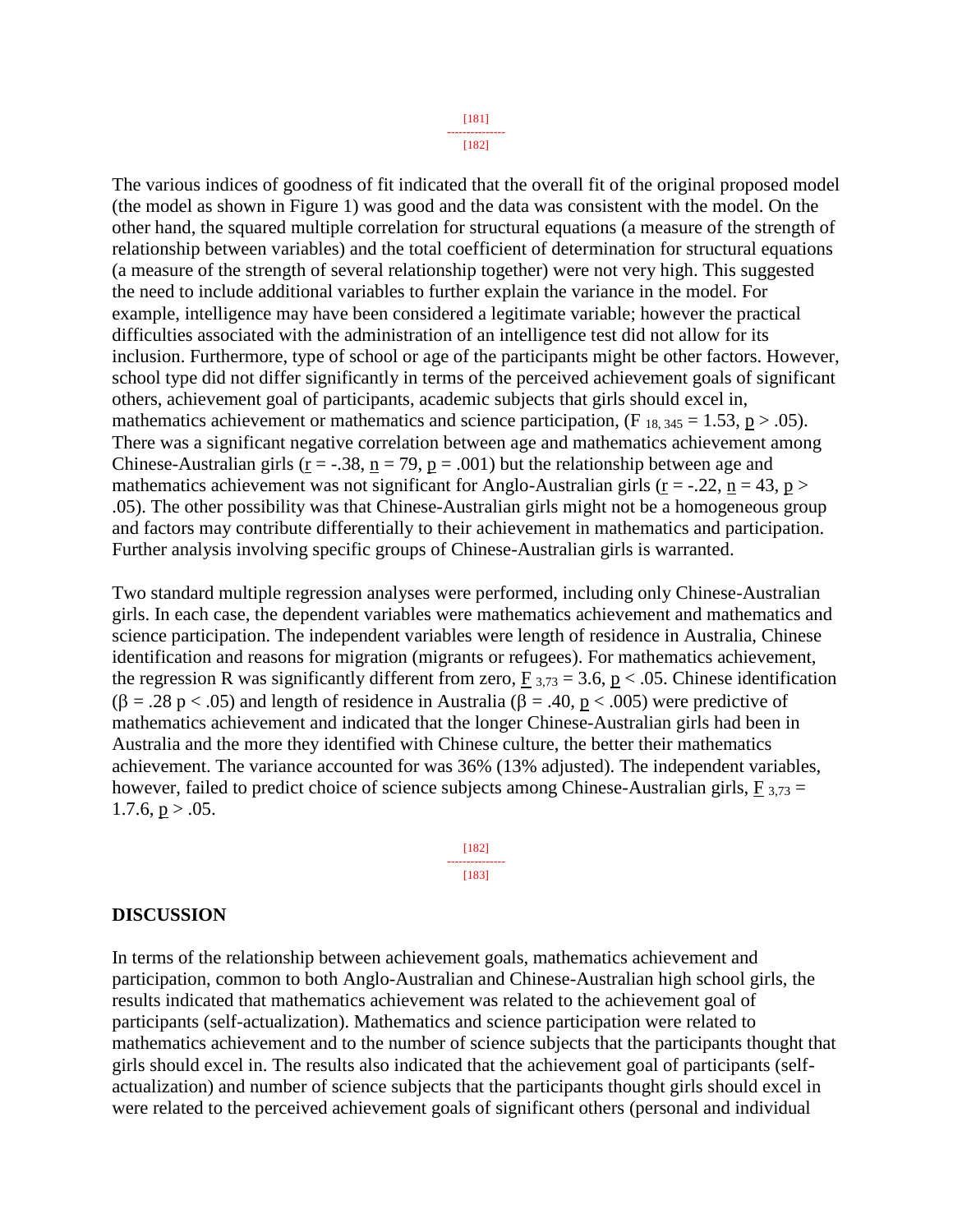success). The results were consistent with the findings of Ainley, Jones, and Navaratnam (1990), Ainley and Sheret (1992), Kelly (1987), and Meece et al. (1982). The results support the relationships between task goals and academic achievement and between sense of competence and action possibilities and academic participation. In addition, the influence of significant others on the adjustment of adolescent girls was demonstrated. Apart from an adolescent girl's achievement goals, encouragement and support from parents and teachers are important in influencing girls' academic achievement and participation. The implication is that policies aiming to improve the achievement and participation level of girls in mathematics/science subjects should be targeted towards students, as well as parents and teachers as they significantly influence adolescent girls' decision making.

With regard to cultural differences, the path between culture and mathematics achievement was significant and Chinese-Australian girls performed better in mathematics than Anglo-Australian girls. The results were consistent with Chen et al. (1996) and Stevenson and Lee (1996). There was, however, no cultural difference in terms of achievement goals or academic subjects that girls should excel in.

For issues specific to Chinese-Australian girls or acculturation issues, among Chinese-Australian girls, length of residence in Australia and degree of Chinese identification were related to mathematics achievement. The results were consistent with Chan (1987) and Luckey and Jupp (1990).

#### [183] --------------- [184]

In conclusion, for high school students, including Chinese-Australian and Anglo-Australian girls, mathematics achievement is related to their achievement goals and mathematics and science participation is related to mathematics achievement and the number of science subjects that they think girls should excel in. As immigrants, the mathematics achievement of Chinese-Australian girls is also related to issues specific to their immigrant status, including length of residence in the host society and degree of Chinese identification.

The lack of relationship between the achievement goal of participants and mathematics and science participation was contradictory to the findings of Thomas (1990) and Ware and Lee (1988). However, their findings were based on interviews with tertiary students who, in most cases, had to major in one field of study (e.g. humanities or science) whereas, high school students could select subjects from both humanities and science fields. It is possible that many high school students, in order to leave options open, might choose both humanities and science subjects and their definitions of success might be more influential in their decision making when having to decide upon their fields of study or work.

The lack of cultural differences in the achievement goal of participants warrants some discussion. First, it is possible that the achievement goal measured in this study is similar to the universal achievement goal as indicated by Fyans et al. (1983). Second, the Chinese-Australian girls in the present study lived in Australia for some time and their values may have been influenced by the Australian culture. Fan and Karnilowicz (1997) found that among Chinese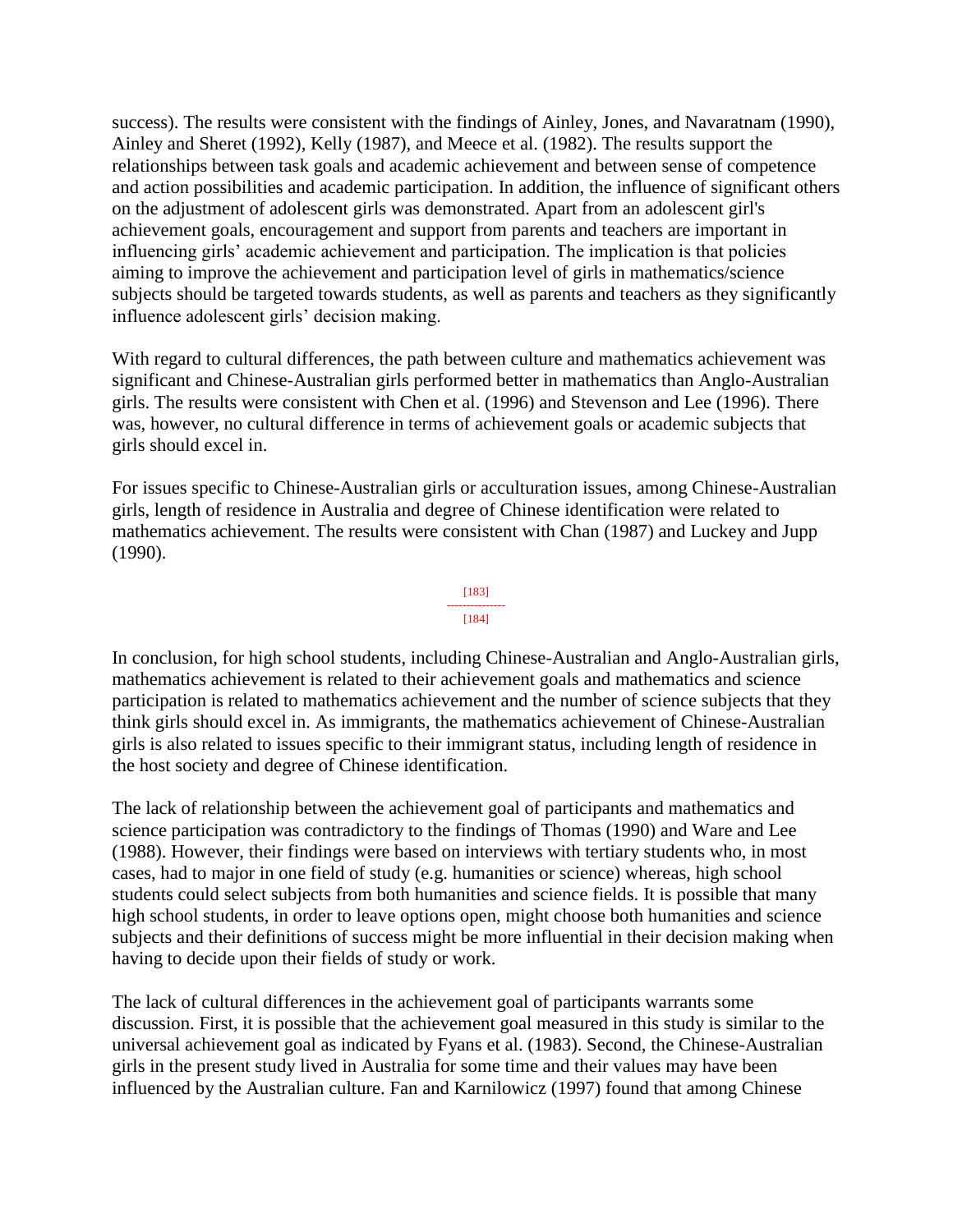immigrant girls in Australia, definition of success in terms of self-actualization was positively related to length of residence in Australia and negatively related to degree of Chinese identification.

The present results suggest that although self-actualization as an achievement goal is a useful construct in predicting individual differences in mathematics achievement, it is less useful in predicting inter-group differences in mathematics achievement. This paradox is also evident in other research on Chinese achievement. For example, Rosenthal and Feldman (1991) found that variables such as family environment measures (e.g., restraint and industry) which were associated with individual differences in academic achievement did not account for differences between



Chinese and Australian/North American adolescents. It is likely that a single theoretical model aiming to identify variables accounting for individual differences within an ethnic group and inter-group outcomes, might not be entirely appropriate. The results of the present study also indicate that Chinese girls are not a homogeneous group and within the immigrant Chinese community there are specific factors, such as length of residence in the host country and degree of Chinese identification, which are related to their mathematics achievement. These factors would need to be taken into account in future cross-cultural research.

As to the best variable predicting inter-group differences in mathematics achievement, the findings of this study or Rosenthal and Feldman (1991) do not offer a conclusive answer. One possible explanation is that Chinese girls are not a homogeneous group and different groups of Chinese girls achieve academically via different pathways or different variables are responsible for the achievement of different groups of Chinese girls. Fan and Karnilowicz (1997) found that length of residence in Australia was negatively related to endorsement of self-actualization whereas Fan (1996) found that length of residence in Australia was negatively related to degree of Chinese identification. It is possible that Chinese girls who have been in Australia for a relatively long time endorse self-actualization more and this kind of achievement motivation is at least in part responsible for their achievement, in accordance with Maehr's (1984) model. Among Chinese girls who have been in Australia for a short time, their Chinese identification and endorsement of Chinese values might be in part responsible for their achievement (Chan 1987).

While the high academic success of Chinese students is well documented (e.g. Biggs 1996; Chen et al. 1996), the present results indicated that Chinese-Australian girls were not academically equally successful. Chinese-Australian girls who have been in Australia for a short period of time are more likely to experience difficulties with academic work and their needs should not be neglected in the light of the successful performance of other Chinese girls. Service providers, such as teachers and school counselors, should be flexible and sensitive to the needs of different groups of Chinese-Australian girls, rather than treating them as one homogeneous group.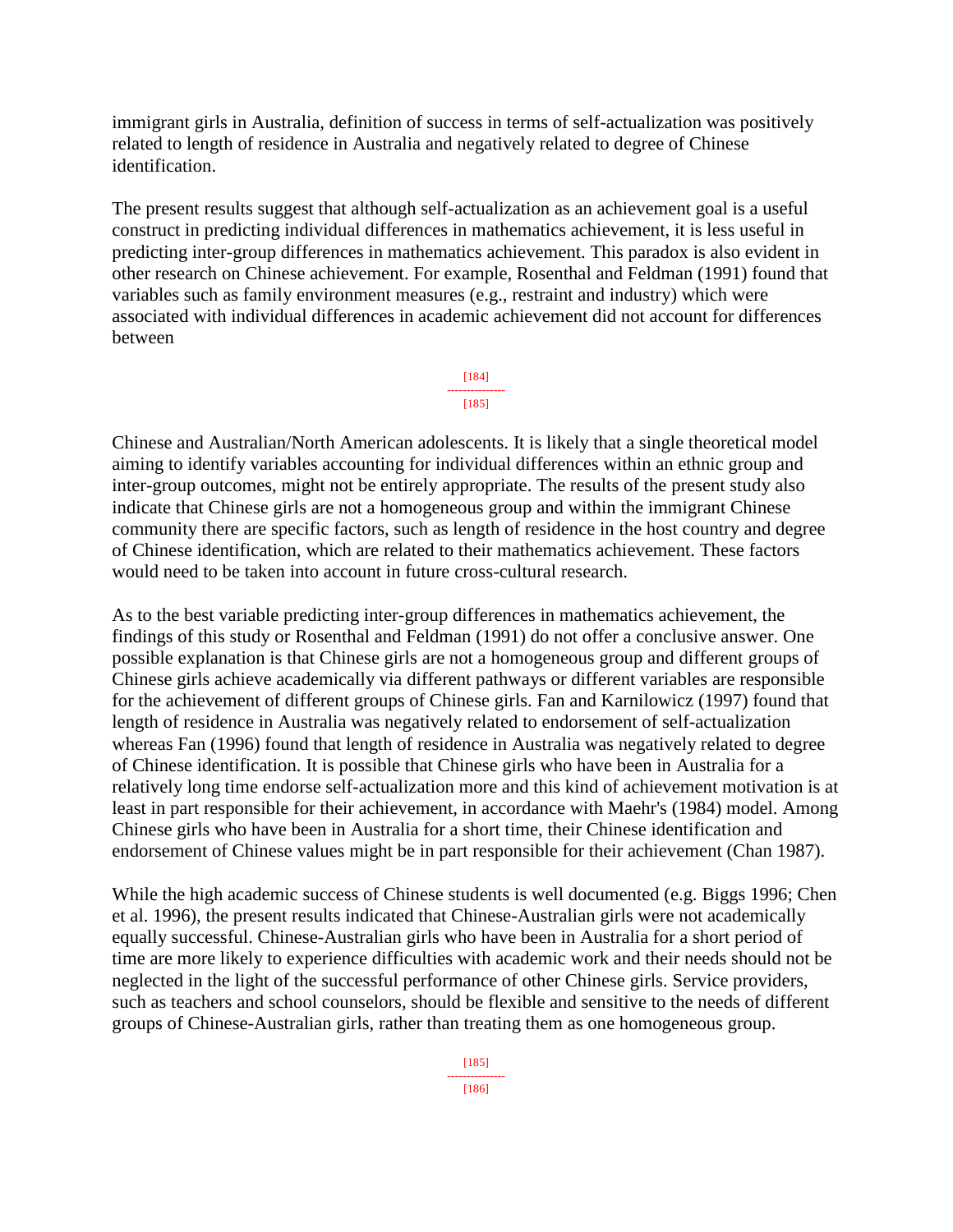# **REFERENCES**

Ainley, J., Jones, W. & Navaratnam, K.K. (1990). *Subject choice in senior secondary school.*  Queanbeyan: Commonwealth of Australia.

Ainley, J., Robinson, L., Harvey-Beavis, A., Elsworth, G. & Fleming, M. (1994). *Subject choice in years 11 and 12.* Canberra: Australian Government Publishing Service.

Ainley, J. & Sheret, M. (1992). *Progress through high school.* Melbourne: Australian Council for Educational Research.

Baldwin, G. (1990). "Single-sex schooling and subject choice: pattern of enrolment at Monash University." *Australian Educational Researcher*, 17(3):47-64.

Berglas, S. (1986). *The success syndrome.* New York: Plenum Press.

Berry, J.W. (1997). "Immigration, acculturation, and adaptation." *Applied Psychology: An International Review,* 46:5-68.

Biggs, J. (1996). "Western misperceptions of the Confucian-heritage learning culture." In D.A. Watkins & J.B. Biggs (Ed.) *The Chinese learner: cultural, psychological and contextual influences.* Hong Kong: Comparative Educational Research Center and The Australian Council for Educational Research Ltd.

Broom, L., Duncan-Jones, P. Jones, F.L. & McDonnell P. (1977). *Investigating social mobility.*  Canberra: Australian National University Press.

Castles, I. (1993). *Census characteristics of Australia: 1991 census of population and housing.*  Canberra: Australian Bureau of Statistics.

> [186] --------------- [187]

Chan, H. (1987). *The adaptation and achievement of Chinese students in Victoria.* Unpublished doctoral dissertation, Monash University.

Chen, C.S., Lee, S.Y. & Stevenson, H.W. (1996). "Academic achievement and motivation of Chinese students: a cross-national perspective." In S. Lau (Ed.) *Growing up the Chinese way: Chinese child and adolescent development*. Hong Kong: The Chinese University Press.

Commonwealth Schools Commission, (1987). *The national policy for the education of girls in Australian schools.* Canberra: Commonwealth Schools Commission.

Fan, C. & Karnilowicz, W. (1997). "Measurement of definitions of success among Chinese and Australian girls." *Journal of cross-cultural Psychology*, 28:589-599.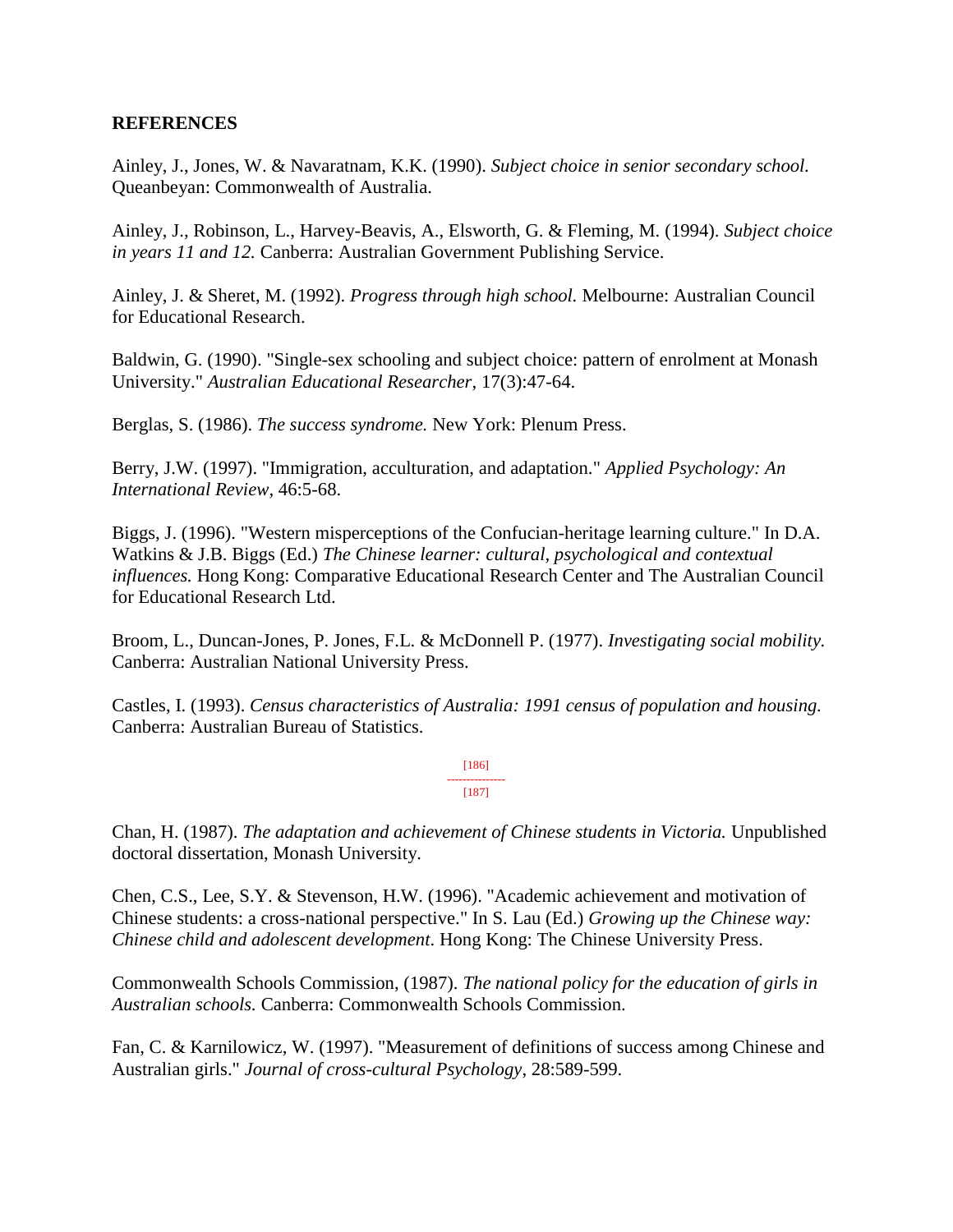Fyans, L.J., Maehr, M.L., Salili, F. & Desai, K.A. (1983). "A cross-cultural exploration into the meaning of achievement." *Journal of Personality and Social Psychology,* 44:1000-1013.

Jones, F.L. (1992). *Sex and ethnicity in the Australian labor market: the immigrant experience.*  Canberra: Australia Bureau of Statistics.

Kee, P. K. (1988). *Chinese immigrants in Australia: construction of a socio-economic profile.*  Canberra: Office of Multicultural Affairs.

Kelly, A. (1987). "Why girls don't do science." In A. Kelly (Ed.), *Science for girls.* Milton Keynes: Open University Press.

Leder, G.C. (1989). "Do girls count in mathematics?" In G.C. Leder & S.N. Sampson (Eds.), *Educating girls: practice and research*. Australia: Allen & Unwin.

LeMay, N. & Damn, V. (1968). "The personal orientation inventory as a measure of selfactualization of underachievers." *Measurement and Evaluation in Guidance,* 110-114.

> [187] --------------- [188]

Luckey, J. & Jupp, J.J. (1990). "A survey of educational experiences in Australia of a representative sample of Indo-Chinese refugee high school students." *Australian Counseling Psychologist,* 16:37-46.

Maehr, M.L. (1984). "Meaning and motivation: toward a theory of personal investment." In R. Ames and C. Ames (Eds.) *Research on motivation in education (Volume 1): student motivation.*  San Diego: Academic Press, Inc.

Maehr, M. & Braskamp., L. (1986). *The motivation factor: a theory of personal investment.*  Lexington: D.C.: Health and Co.

Maehr, M. & Nicholls, J.G. (1980). "Culture and achievement motivation: a second look." In N. Warren (Ed.), *Studies in cross-cultural psychology vol 2.* London: Academic Press.

Majoribanks, K. (1984). "Ethnicity, family environment and adolescents' aspirations." *Journal of Educational Research,* 77:166-171.

Maslow, A.H. (1968). *Toward a psychology of being* (2nd ed.). Princeton: Van Nostrand Reinhold Co.

Meece, J.L., Parsons, J.E. Kaczala, C.M., Goff, S.B. & Futterman, R. (1982). "Sex difference in mathematics achievement: toward a model of academic choice." *Psychological Bulletin,*  91(2):324-348.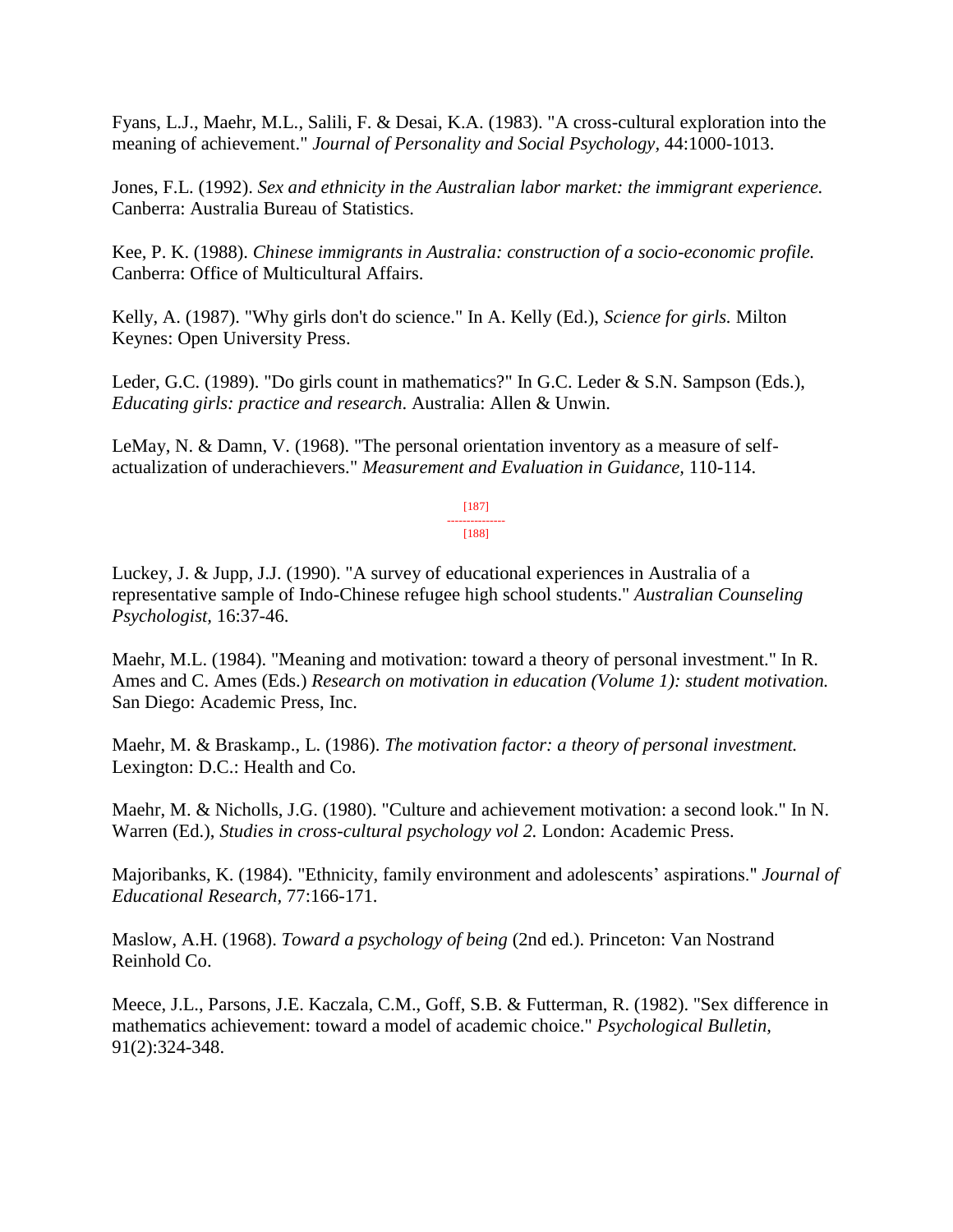Nicholls, J.G. (1984). "Achievement motivation: conceptions of ability, subjective experience, task choice and performance." *Psychological Review*, 9:328-346.

Parsons, J.E. & Goff, S.B. (1978). "Achievement motivation: a dual modality." *Educational Psychologist,* 13:93-96.

> [188] --------------- [189]

Poole, M. E. & Beswick, D.G. (1989). "Girls' expectations." In G. C. L. &. S. N. Simpson (Ed.), *Educating girls: practice and research*. Sydney: Allen & Unwin.

Rogers, C.R. (1955). "The self-actualization tendency." In D.C. McClelland (ed.) *Studies in motivation.* New York: Appleton-Century Crofts.

Rogers, C.R. (1964). "Toward a modern approach to values: the valuing process in the mature person." *Journal of Abnormal and Social Psychology*, 68(2):160-167.

Rosenthal, D.A. & Feldman, S.S. (1991). "The influence of perceived family and personal factors on self-reported school performance of Chinese and Western high school students." *Journal of Research on Adolescence,* 1(2):135-154.

Stein, A. H. & Bailey, M.M. (1973). "The socialization of achievement orientation in females." *Psychological Bulletin,* 80:345-366.

Stevenson, H.W. & Lee, S.Y. (1996). "The academic achievement of Chinese students." In M.H. Bond (Ed.) *The handbook of Chinese psychology.* Hong Kong: Oxford University Press.

Thomas, K. (1990). *Gender and subject in higher education.* Suffolk: The Society for Research into Higher Education and Open University Press.

Ware, N. C. & Lee, V.E. (1988). "Sex difference in choice of college science majors." *American Educational Research Journal,* 25:593-614.

Yates, L. (1993). *The education of girls: policy, research and the question of gender*. Melbourne: Australia Council for Educational Research.

> [189] --------------- [190]

# **FOOTNOTES**

**1.** The variable auspices of immigration is applicable only to Chinese immigrant girls.

**2.** To determine socioeconomic status, 82 participants provided adequate information regarding their fathers' occupation for classification to be made according to the ANU2 Scale (Broom et